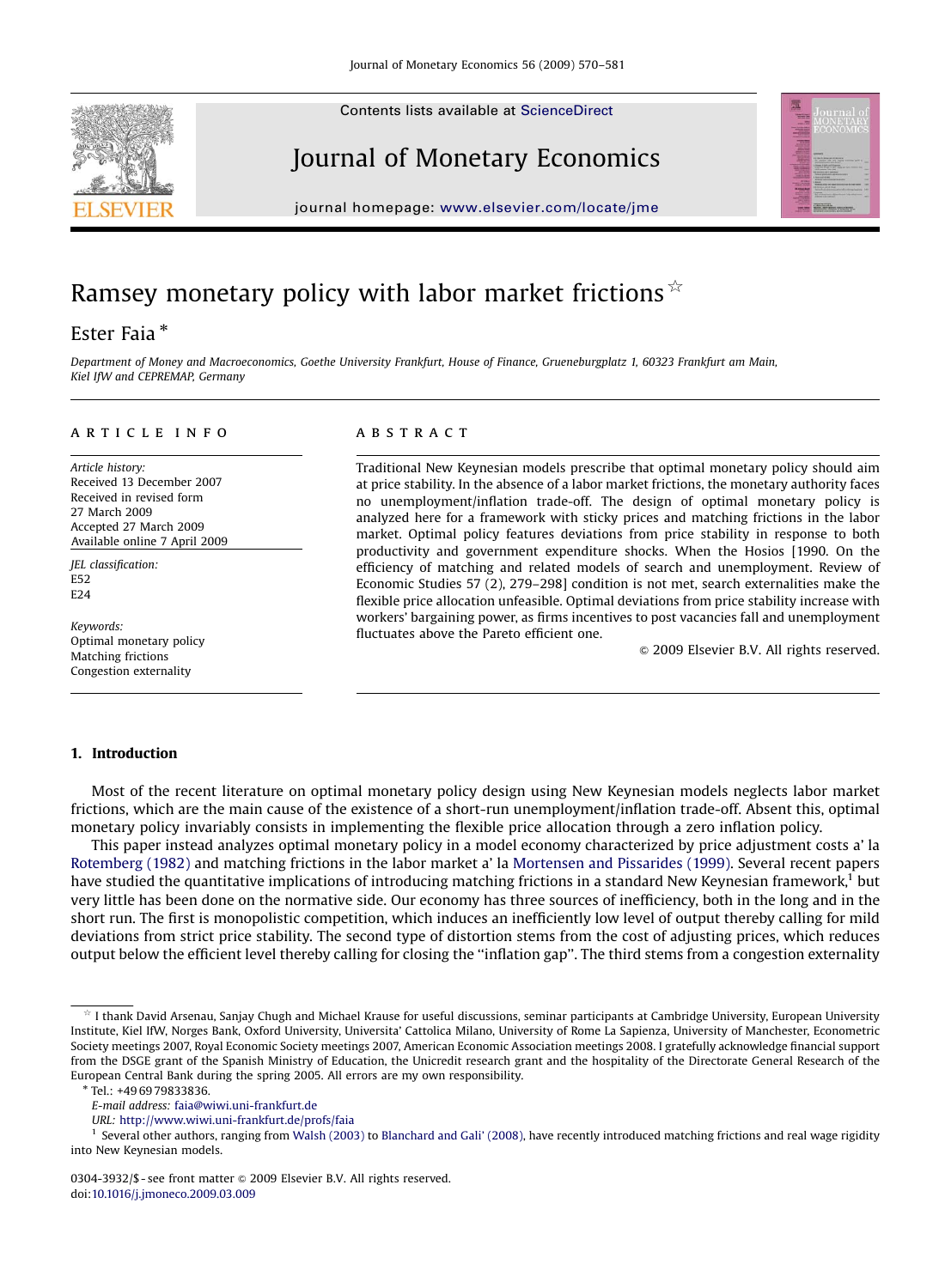that tightens the labor market and induces inefficient unemployment fluctuations. In this context the policy maker faces a trade-off between stabilizing inflation and reducing inefficient unemployment fluctuations and an incentive to deviate from full price stabilization.

The design of optimal monetary policy in this paper follows the Ramsey approach [\(Atkinson and Stiglitz, 1976; Lucas](#page--1-0) [and Stockey, 1983; Chari et al., 1991](#page--1-0)) in which the optimal path of all variables is obtained by maximizing agents' welfare subject to the relations describing the competitive economy and via an explicit consideration of all wedges that characterize both the long run and the cyclical dynamics. Recent studies apply this approach to the analysis of optimal policy in the context of New Keynesian models [\(Adao et al., 2003; Khan et al., 2003; Schmitt-Grohe and Uribe, 2004b; Siu,](#page--1-0) [2004](#page--1-0)).

Results are as follows. Optimal monetary policy deviates from price stability in response to both productivity and government expenditure shocks, in contrast with previous results from New Keynesian models.<sup>2</sup> Optimal deviations from price stability arise since search externalities generate an unemployment/inflation trade-off which requires the monetary authority striking a balance between reducing price adjustment costs and increasing an inefficiently low employment. More specifically, in response to productivity increases optimality requires a pro-cyclical policy, as the monetary authority should decrease inflation to allow an increase in demand. By raising firms' discounted marginal profits, the increase in demand raises the incentive to post vacancies, thereby reduces unemployment. Deviations from price stability increase with workers' bargaining power. This result hinges on role of the [Hosios \(1990\)](#page--1-0) condition, which defines the socially efficient unemployment rate as the one prevailing when workers' bargaining power equalizes the share of unemployed workers in the matching technology. When workers' bargaining power is above this value, firms have little incentive to post vacancies. In this case equilibrium unemployment is above the social optimum. The opposite is true in the alternative case. [Hosios \(1990\)](#page--1-0) has shown, in a static context, that an optimal hiring subsidy is needed to offset the search externality, stemming from the cost of posting vacancies, and the congestion externality, caused by deviations from the efficiency condition. The optimal subsidy must be higher when the unemployment rate is above the socially efficient level and smaller otherwise. In our context the monetary authority uses a single instrument, inflation, to foster incentives toward vacancy posting. If the unemployment rate is above the social optimum, the monetary authority reduces inflation to boost firms' profits and to increase vacancy posting. In the opposite case optimal volatitlity of inflation becomes almost zero as the monetary authority is concerned solely with reducing the cost of adjusting prices.

To provide a full assessment of the Ramsey policy the model dynamic under this plan is compared with the one arising under strict inflation targeting. The comparison shows that the Ramsey plan is welfare-improving because it allows to strike a balance between stabilizing inflation and unemployment.

The analysis in this paper is related to some other recent studies. [Cooley and Quadrini \(2004\)](#page--1-0) introduce matching frictions into a model economy featuring the cost channel. The authors find that optimal policy should be pro-cyclical in response to productivity shocks. [Blanchard and Gali' \(2008\)](#page--1-0) and [Thomas \(2008\)](#page--1-0) augment a New Keynesian model with matching frictions and wage rigidity and analyze optimal monetary policy. Their analyses employ a linear quadratic approach based on first order approximation of the competitive equilibrium conditions and on second order approximation of the agents' utility. For the approximation to provide correct welfare rankings both papers assume a non-distorted steady state obtained by imposing the [Hosios \(1990\)](#page--1-0) condition at all states and times. In this context, and in absence of wage rigidity, price stability remains optimal, as congestion externalities are eliminated through steady-state subsidies. When wages are rigid, deviations from price stability arise as wage rigidity translates into inefficient job creation and inefficient unemployment fluctuations. [Arseneau and Chugh \(2008\)](#page--1-0) analyze optimal fiscal and monetary policy in a model with matching frictions, costly nominal wage adjustment and monetary frictions. They also restrict the analysis to the case in which the [Hosios \(1990\)](#page--1-0) condition holds, nonetheless they find deviations from price stability and from constant labor tax rates. Finally, [Faia \(2008b\)](#page--1-0) shows that an optimal monetary policy rule should target the unemployment gap alongside with the inflation gap in presence of matching frictions and wage rigidity.

The paper proceeds as follow. Section 2 presents the model. Section 3 analyzes the optimal policy plan. Section 4 shows results for the long-run optimal policy. Section 5 analyses the optimal short-run response to shocks. Section 6 concludes.

#### 2. Model economy

There is a continuum of agents whose total measure is normalized to one. The economy is populated by households who consume different varieties of goods, save and work. Households save in both non-state contingent securities and in an insurance fund that allows them to smooth income fluctuations associated with periods of unemployment. Each agent can indeed be either employed or unemployed. In the first case he receives a wage that is determined according to a Nash bargaining, in the second case he receives an unemployment benefit. The labor market is characterized by matching frictions and exogenous job separation. Firms in the production sector are monopolistic competitive, produce a differentiated good using labor as input and face adjustment costs a' la [Rotemberg \(1982\).](#page--1-0)

 $2$  Zero inflation is the core result in the analysis of [Woodford \(2003\)](#page--1-0), [Clarida et al. \(2000\)](#page--1-0), and [Adao et al. \(2003\)](#page--1-0), all of which feature price rigidity. [Khan et al. \(2003\)](#page--1-0) and [Schmitt-Grohe and Uribe \(2004b\)](#page--1-0) have shown that price stability remains robust even in presence of monetary frictions. See [Benigno and Benigno \(2003\)](#page--1-0) and [Faia and Monacelli \(2008b\)](#page--1-0) in the open economy context.